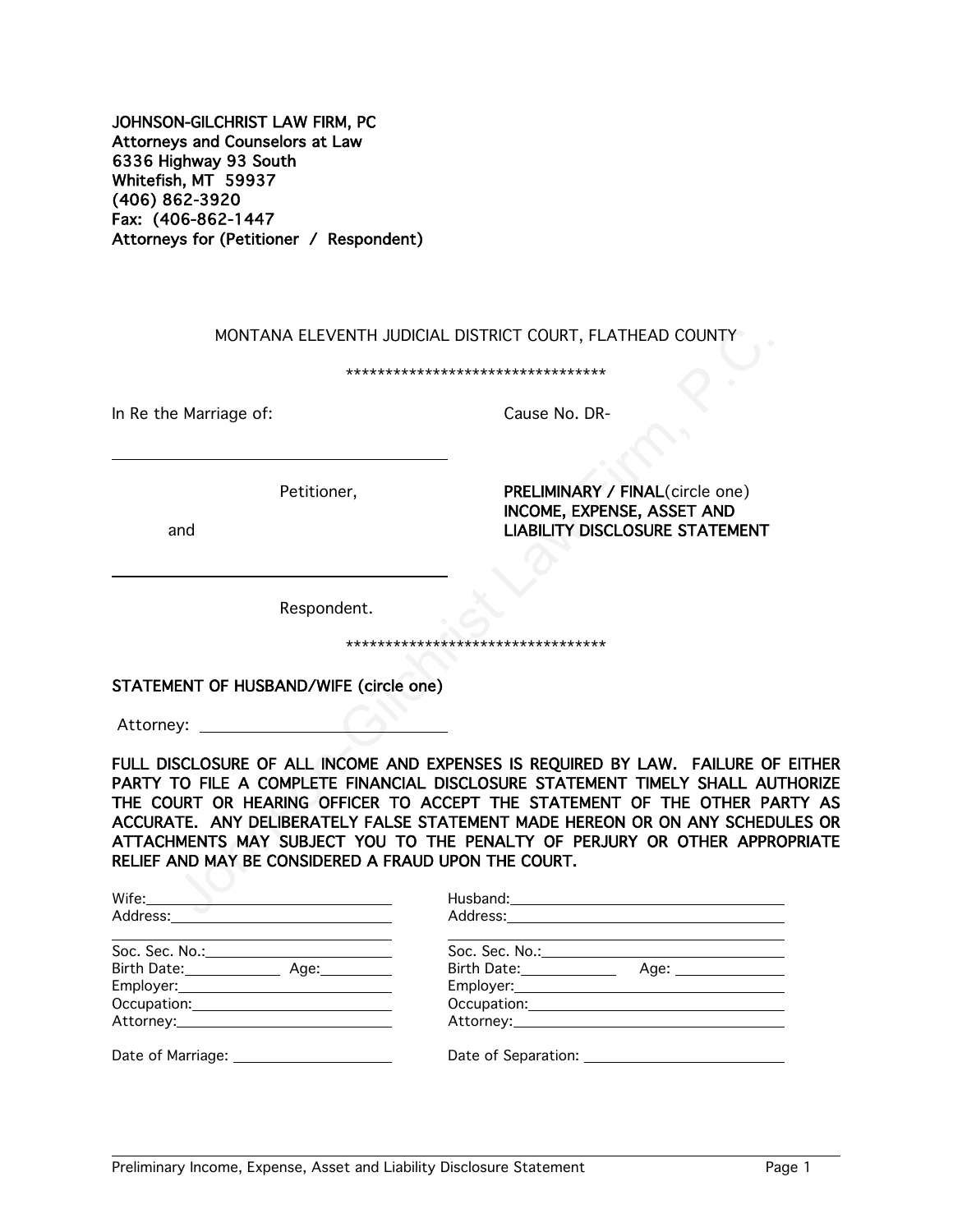# INCOME

INSTRUCTIONS: Set forth your gross income for all the sources specified below. Attach your last two (2) years' state and federal income tax returns including all schedules and attachments, for yourself and any corporation or partnership you own an interest in. Attach your pay stubs for the past two (2) months showing current year to date income. If you are self-employed, attach your itemized annual self-employment expenses.

#### DISCLOSURE OF INCOME Disclose ALL debts – whether owned by husband, wife, or both

| Disclose ALL debts – whether owned by husband, wife, or both |               |                               |               |
|--------------------------------------------------------------|---------------|-------------------------------|---------------|
| Source of Income                                             | Amount        | Source of Income              | Amount        |
| Wages, Salary, Commissions                                   |               | <b>Public Assistance</b>      |               |
| Rents, Interest, Dividends                                   | Food Stamps   |                               |               |
| Self-Employment Earnings                                     |               | <b>Child Support</b>          |               |
| Unemployment/Work Comp.                                      |               | Dependent's Benefits          |               |
| Soc. Sec. Benefits / SSI                                     |               | <b>Child Support Received</b> |               |
| Retirement/Pension Income                                    |               | Spousal Maintenance           |               |
| Other:                                                       |               | Other:                        |               |
|                                                              |               |                               |               |
| Non-Cash Benefits                                            | <b>Amount</b> | <b>Non-Cash Benefits</b>      | <u>Amount</u> |
| Employer paid vehicle                                        |               | Stipend for vehicle           |               |
| Employer paid cell phone                                     |               | Stipend for food              |               |
| Employer paid housing                                        |               | Stipend for utilities         |               |
| ∩ther∙                                                       |               | [0,1]                         |               |

| Non-Cash Benefits        | Amount | Non-Cash Benefits     | Amount |
|--------------------------|--------|-----------------------|--------|
| Employer paid vehicle    |        | Stipend for vehicle   |        |
| Employer paid cell phone |        | Stipend for food      |        |
| Employer paid housing    |        | Stipend for utilities |        |
| Other:                   |        | Other:                |        |
| Other:                   |        | Other:                |        |

## DISCLOSURE OF ASSETS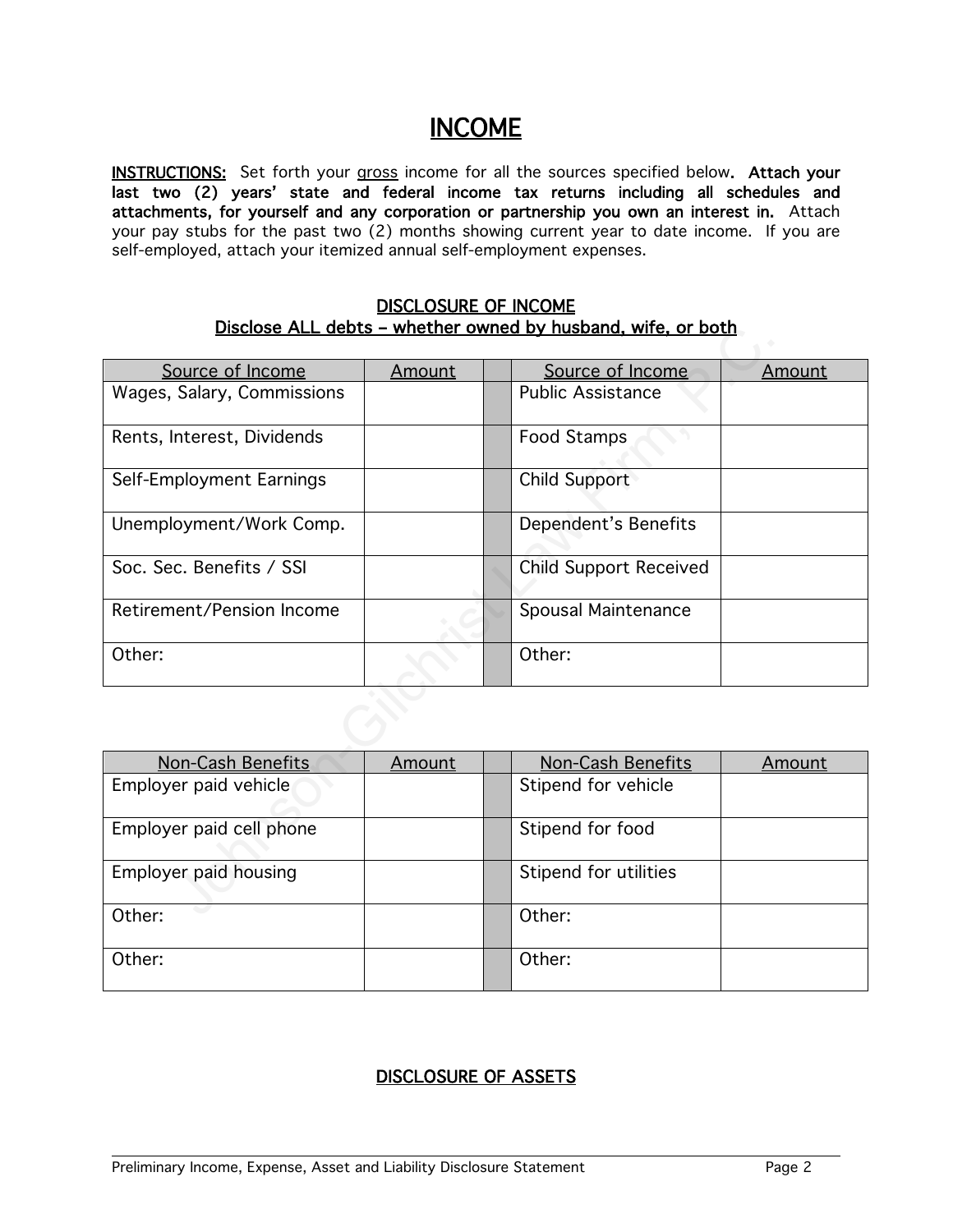## Disclose ALL assets – whether owned by husband, wife, or both

| <b>REAL ESTATE</b><br>(disclose all assets whether owned by<br>husband, wife or both) | <b>Estimated Value</b> | Name(s) on Title |
|---------------------------------------------------------------------------------------|------------------------|------------------|
|                                                                                       |                        |                  |
|                                                                                       |                        |                  |
|                                                                                       |                        |                  |
| Secured Debt: Yes / No Amount: _________                                              |                        |                  |
|                                                                                       |                        |                  |
|                                                                                       |                        |                  |
|                                                                                       |                        |                  |
|                                                                                       |                        |                  |
|                                                                                       |                        |                  |
| Secured Debt: Yes / No Amount:                                                        |                        |                  |
| Lender:                                                                               |                        |                  |
|                                                                                       |                        |                  |
|                                                                                       |                        |                  |
|                                                                                       |                        |                  |
|                                                                                       |                        |                  |
|                                                                                       |                        |                  |
| Secured Debt: Yes / No Amount:                                                        |                        |                  |
| Lender:<br><u> 1989 - Johann Stein, fransk politik (</u>                              |                        |                  |
|                                                                                       |                        |                  |
|                                                                                       |                        |                  |
|                                                                                       |                        |                  |
|                                                                                       |                        |                  |
| Secured Debt: Yes / No Amount:                                                        |                        |                  |
| Lender:                                                                               |                        |                  |
|                                                                                       |                        |                  |
|                                                                                       |                        |                  |
| Legal Desc: <u>Andrea Maria Communication</u>                                         |                        |                  |
|                                                                                       |                        |                  |
| Secured Debt: Yes / No Amount: _________                                              |                        |                  |
| Lender:                                                                               |                        |                  |
|                                                                                       |                        |                  |
|                                                                                       |                        |                  |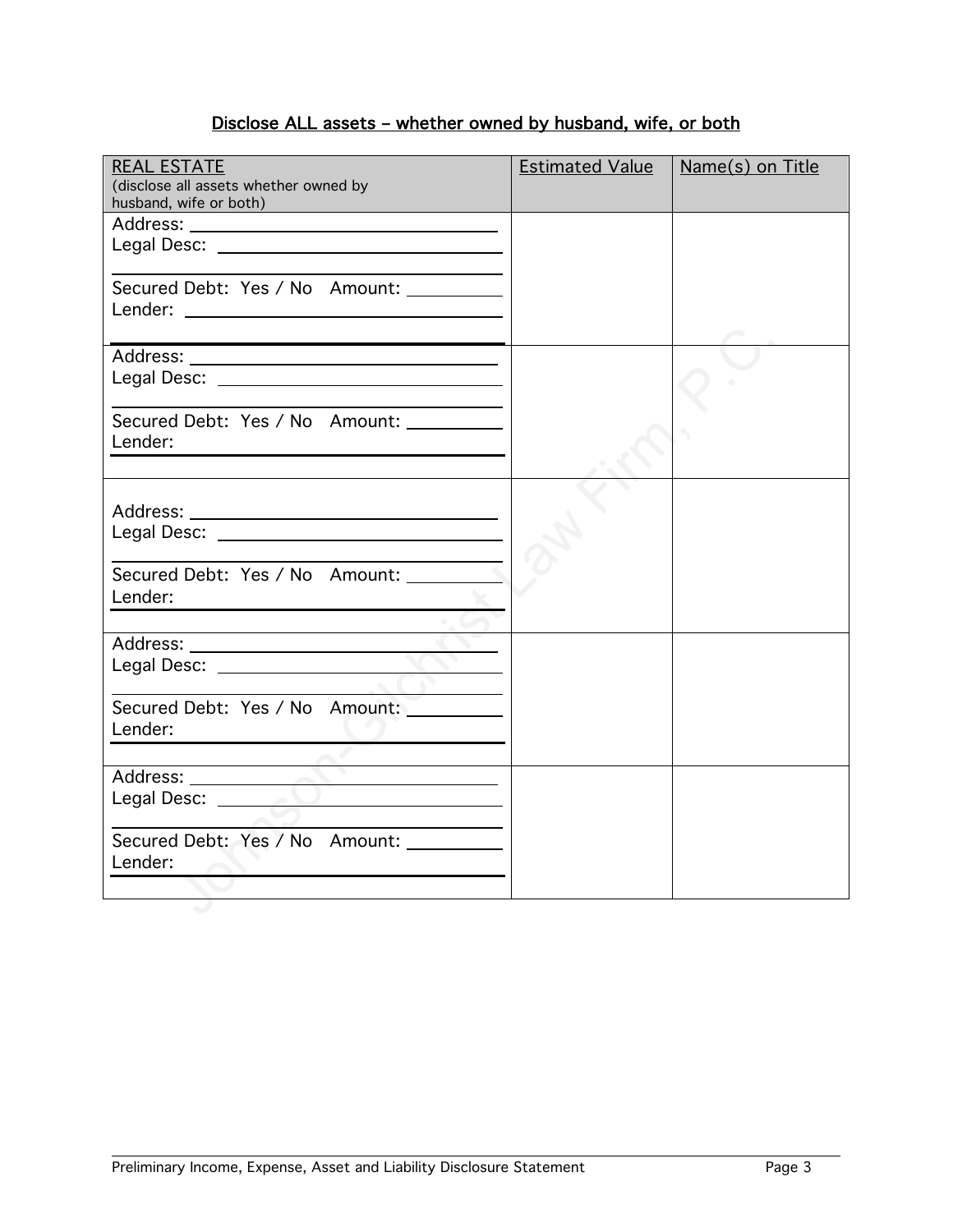| <b>VEHCILES/RECREATIONAL VEHICLES</b>                                                                                                                                                                                              | <b>Estimated Value</b> | $Name(s)$ on Title |
|------------------------------------------------------------------------------------------------------------------------------------------------------------------------------------------------------------------------------------|------------------------|--------------------|
| (disclose all assets whether owned by<br>husband, wife or both)                                                                                                                                                                    |                        |                    |
|                                                                                                                                                                                                                                    |                        |                    |
|                                                                                                                                                                                                                                    |                        |                    |
| Loan on Vehicle: Yes / No Amount:                                                                                                                                                                                                  |                        |                    |
|                                                                                                                                                                                                                                    |                        |                    |
|                                                                                                                                                                                                                                    |                        |                    |
|                                                                                                                                                                                                                                    |                        |                    |
| Loan on Vehicle: Yes / No Amount:                                                                                                                                                                                                  |                        |                    |
|                                                                                                                                                                                                                                    |                        |                    |
| <u> 1989 - Johann Stein, fransk politiker (d. 1989)</u>                                                                                                                                                                            |                        |                    |
|                                                                                                                                                                                                                                    |                        |                    |
|                                                                                                                                                                                                                                    |                        |                    |
| Loan on Vehicle: Yes / No Amount:                                                                                                                                                                                                  |                        |                    |
|                                                                                                                                                                                                                                    |                        |                    |
|                                                                                                                                                                                                                                    |                        |                    |
| Year/Make/Model: ________________________                                                                                                                                                                                          |                        |                    |
| Loan on Vehicle: Yes / No Amount:                                                                                                                                                                                                  |                        |                    |
|                                                                                                                                                                                                                                    |                        |                    |
|                                                                                                                                                                                                                                    |                        |                    |
| <u>and the second second</u>                                                                                                                                                                                                       |                        |                    |
|                                                                                                                                                                                                                                    |                        |                    |
| Loan on Vehicle: Yes / No Amount:                                                                                                                                                                                                  |                        |                    |
|                                                                                                                                                                                                                                    |                        |                    |
|                                                                                                                                                                                                                                    |                        |                    |
|                                                                                                                                                                                                                                    |                        |                    |
| $VIN#$ :<br>Loan on Vehicle: Yes / No Amount:                                                                                                                                                                                      |                        |                    |
| <b>Lender:</b> the contract of the contract of the contract of the contract of the contract of the contract of the contract of the contract of the contract of the contract of the contract of the contract of the contract of the |                        |                    |
|                                                                                                                                                                                                                                    |                        |                    |
|                                                                                                                                                                                                                                    |                        |                    |
|                                                                                                                                                                                                                                    |                        |                    |
| Loan on Vehicle: Yes / No Amount:                                                                                                                                                                                                  |                        |                    |
|                                                                                                                                                                                                                                    |                        |                    |
|                                                                                                                                                                                                                                    |                        |                    |
|                                                                                                                                                                                                                                    |                        |                    |
|                                                                                                                                                                                                                                    |                        |                    |
| Loan on Vehicle: Yes / No Amount:                                                                                                                                                                                                  |                        |                    |
|                                                                                                                                                                                                                                    |                        |                    |
|                                                                                                                                                                                                                                    |                        |                    |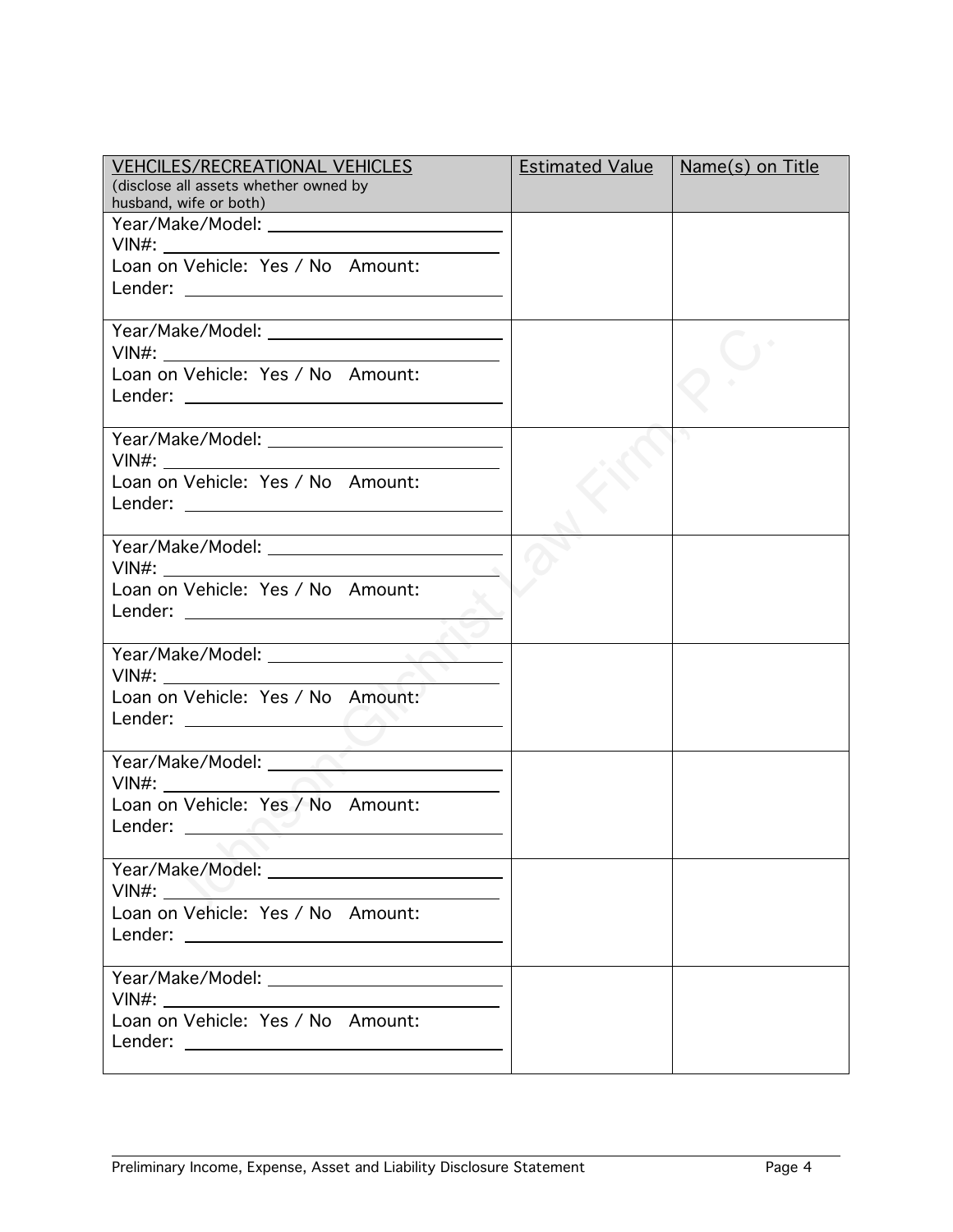| <b>BANK ACCOUNTS / CASH</b><br>(disclose all assets whether owned by<br>husband, wife or both) | Balance as of<br>$\frac{1}{2}$ | <b>Name(s) on Account</b> |
|------------------------------------------------------------------------------------------------|--------------------------------|---------------------------|
|                                                                                                |                                |                           |
|                                                                                                |                                |                           |
| Savings Checking Credit Union                                                                  |                                |                           |
|                                                                                                |                                |                           |
|                                                                                                |                                |                           |
| Savings Checking Credit Union                                                                  |                                |                           |
| Name of Bank:                                                                                  |                                |                           |
| Account #:                                                                                     |                                |                           |
| Savings Checking Credit Union                                                                  |                                |                           |
|                                                                                                |                                |                           |
|                                                                                                |                                |                           |
|                                                                                                |                                |                           |
| _____ Savings _____ Checking _____ Credit Union                                                |                                |                           |
|                                                                                                |                                |                           |
|                                                                                                |                                |                           |
|                                                                                                |                                |                           |
| Savings ______ Checking ______ Credit Union                                                    |                                |                           |
|                                                                                                |                                |                           |
|                                                                                                |                                |                           |
|                                                                                                |                                |                           |
| PENSIONS, RETIREMENT, LIFE INSURANCE,                                                          | Balance as of                  | Name(s) on Account        |
| STOCKS, BONDS, SECURED NOTES, MUTUAL                                                           |                                |                           |
| <b>FUNDS</b>                                                                                   |                                |                           |
| (disclose all assets whether owned by<br>husband, wife or both)                                |                                |                           |
| Description:                                                                                   |                                |                           |
|                                                                                                |                                |                           |
|                                                                                                |                                |                           |

| PENSIONS, RETIREMENT, LIFE INSURANCE,                           | Balance as of | Name(s) on Account |
|-----------------------------------------------------------------|---------------|--------------------|
| STOCKS, BONDS, SECURED NOTES, MUTUAL                            |               |                    |
| <b>FUNDS</b>                                                    |               |                    |
| (disclose all assets whether owned by<br>husband, wife or both) |               |                    |
| Description:                                                    |               |                    |
| Description:                                                    |               |                    |
| Description:                                                    |               |                    |
| Description:                                                    |               |                    |
| Description:                                                    |               |                    |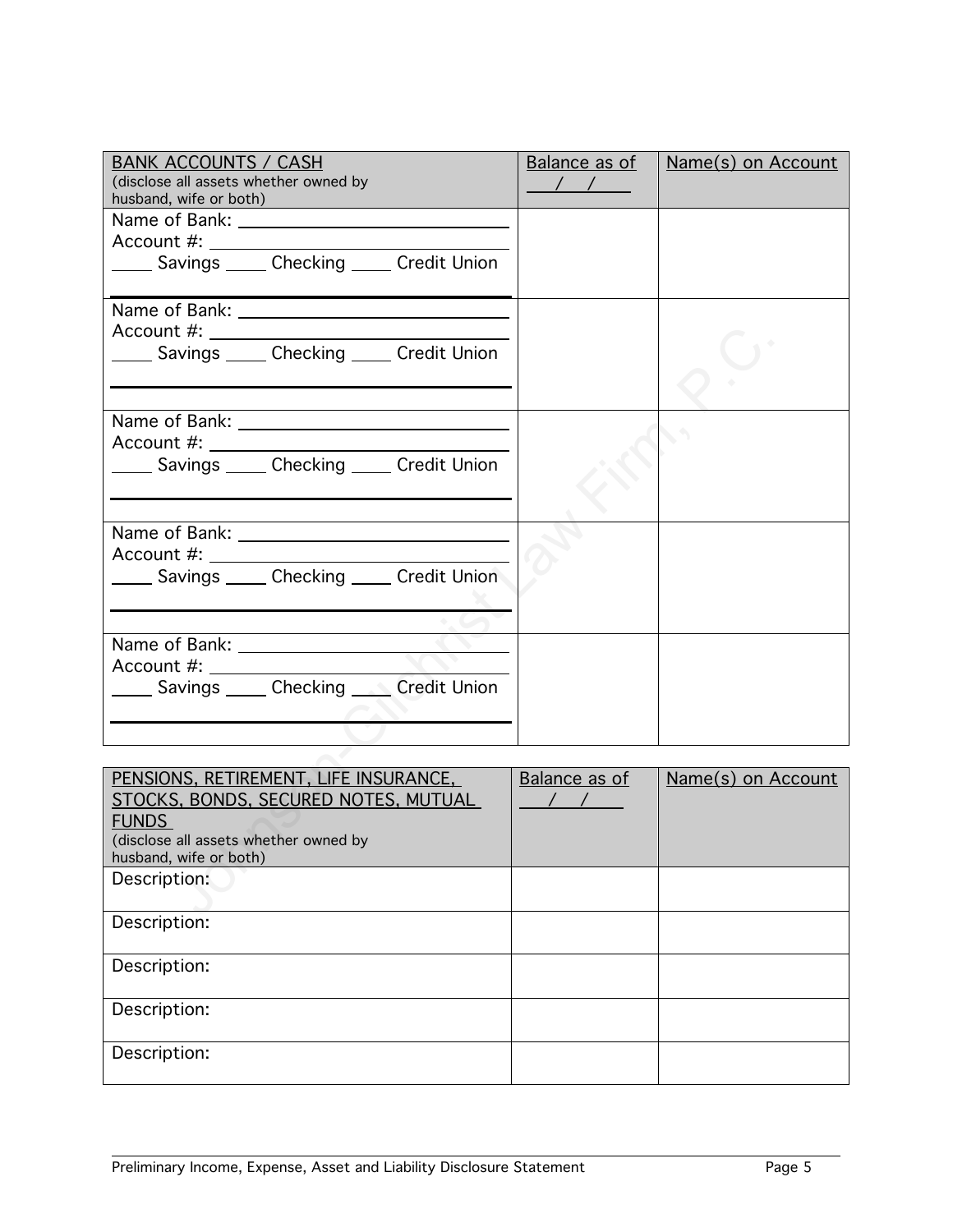| PERSONAL PROPERTY                                             | <b>Estimated Value</b> |
|---------------------------------------------------------------|------------------------|
| This includes appliances, furniture, jewelry, art, guns, etc. |                        |
| (disclose all assets whether owned by husband, wife or both)  |                        |
|                                                               |                        |
|                                                               |                        |
|                                                               |                        |
|                                                               |                        |
|                                                               |                        |
|                                                               |                        |
|                                                               |                        |
|                                                               |                        |
|                                                               |                        |
|                                                               |                        |
|                                                               |                        |
|                                                               |                        |
|                                                               |                        |
|                                                               |                        |
|                                                               |                        |
|                                                               |                        |
|                                                               |                        |
|                                                               |                        |
|                                                               |                        |
|                                                               |                        |
|                                                               |                        |
|                                                               |                        |
|                                                               |                        |
|                                                               |                        |
|                                                               |                        |
|                                                               |                        |
|                                                               |                        |
|                                                               |                        |
|                                                               |                        |
|                                                               |                        |
|                                                               |                        |
|                                                               |                        |
|                                                               |                        |
|                                                               |                        |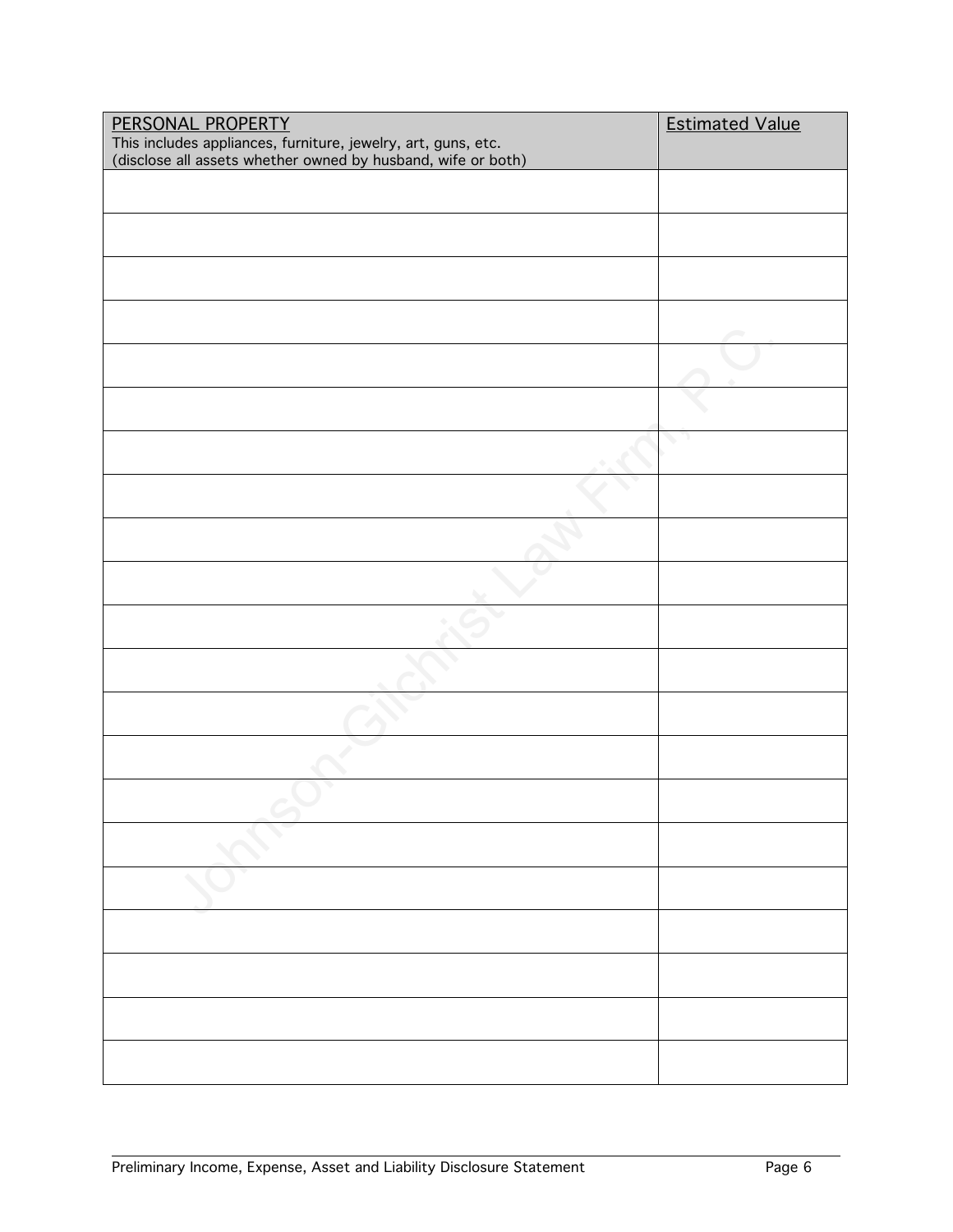| <b>BUSINESS INTERESTS</b><br>This includes equipment, tools, livestock, etc.<br>(disclose all assets whether owned by husband, wife or both) | <b>Estimated Value</b> |
|----------------------------------------------------------------------------------------------------------------------------------------------|------------------------|
|                                                                                                                                              |                        |
|                                                                                                                                              |                        |
|                                                                                                                                              |                        |
|                                                                                                                                              |                        |

| <b>OTHER ASSETS</b><br>This includes whole life insurance, gold, silver, coin collections,<br>promissory notes, judgments, patents, etc.<br>(disclose all assets whether owned by husband, wife or both) |                        | <b>Estimated Value</b> |
|----------------------------------------------------------------------------------------------------------------------------------------------------------------------------------------------------------|------------------------|------------------------|
|                                                                                                                                                                                                          |                        |                        |
|                                                                                                                                                                                                          |                        |                        |
|                                                                                                                                                                                                          |                        |                        |
|                                                                                                                                                                                                          |                        |                        |
|                                                                                                                                                                                                          |                        |                        |
| INHERITED/GIFTED/PREMARITAL<br>(disclose all assets whether owned by husband, wife or<br>both)                                                                                                           | <b>Estimated Value</b> | Name on Asset          |
|                                                                                                                                                                                                          |                        |                        |
|                                                                                                                                                                                                          |                        |                        |
|                                                                                                                                                                                                          |                        |                        |

| INHERITED/GIFTED/PREMARITAL<br>(disclose all assets whether owned by husband, wife or<br>both) | <b>Estimated Value</b> | Name on Asset |
|------------------------------------------------------------------------------------------------|------------------------|---------------|
|                                                                                                |                        |               |
|                                                                                                |                        |               |
|                                                                                                |                        |               |
|                                                                                                |                        |               |
|                                                                                                |                        |               |
|                                                                                                |                        |               |
|                                                                                                |                        |               |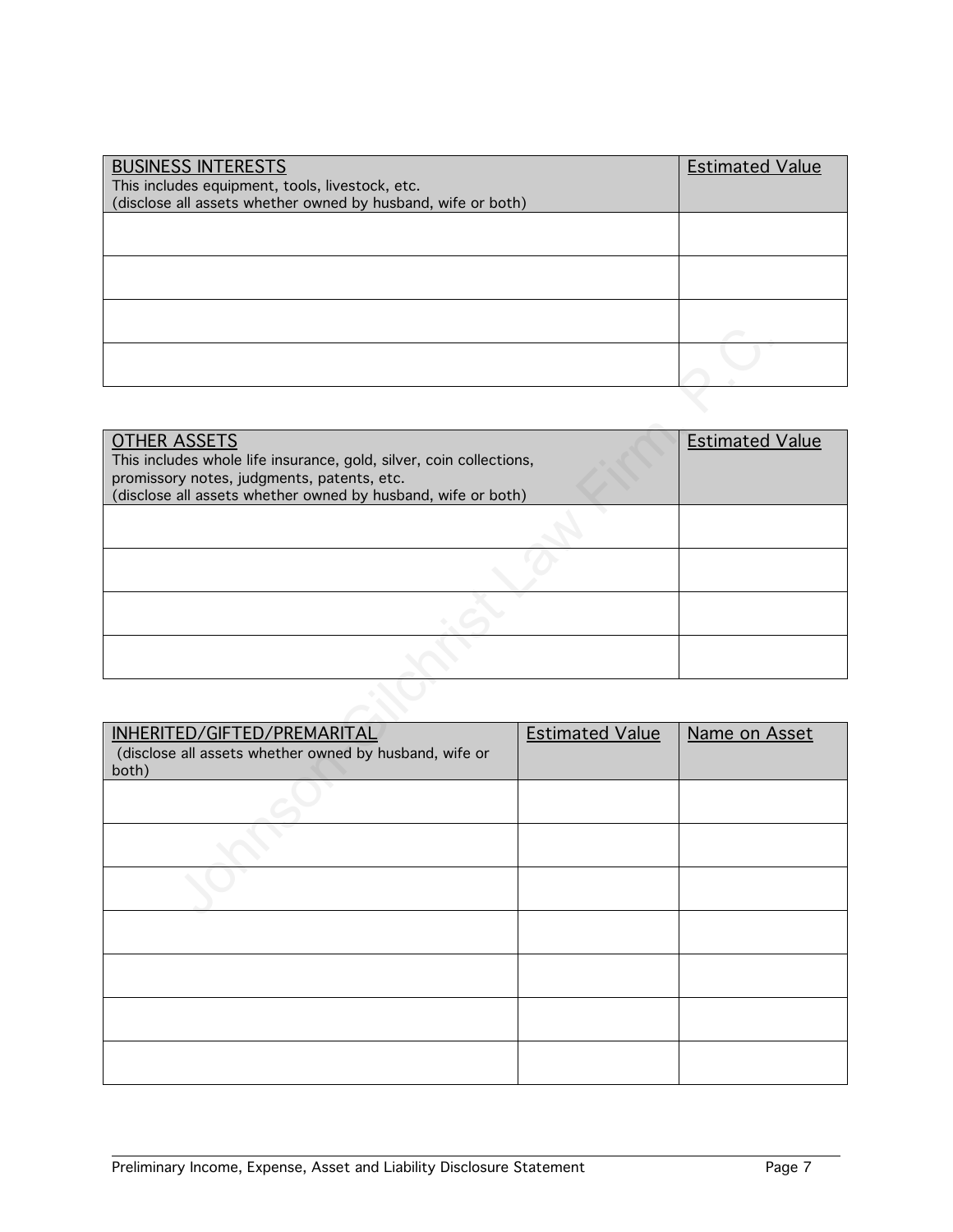#### DISCLOSURE OF DEBTS Disclose ALL marital debts - whether owned by husband, wife, or both

| Creditor | Description | Amount | Name on Debt |
|----------|-------------|--------|--------------|
|          |             |        |              |
|          |             |        |              |
|          |             |        |              |
|          |             |        |              |
|          |             |        |              |
|          |             |        |              |
|          |             |        |              |
|          |             |        |              |
|          |             |        |              |

## DISCLOSURE OF PERSONAL MONTHLY EXPENSES Disclose ALL personal debts

|                           | Disclose ALL personal debts | DISCLOSURE OF PERSONAL MONTHLY EXPENSES |  |        |
|---------------------------|-----------------------------|-----------------------------------------|--|--------|
| Source of Expense         | Amount                      | Source of Expense                       |  | Amount |
| Rent / Mortgage           |                             | Auto Insurance                          |  |        |
| Home Insurance            |                             | License/Registration                    |  |        |
| <b>Real Estate Taxes</b>  |                             | Gasoline/Diesel                         |  |        |
| Electricity               |                             | Repairs/Maintenance                     |  |        |
| Gas/Propane/Fuel/Oil/Wood |                             | Auto Payment/Lease                      |  |        |
| Telephone/Cell Phone      |                             | Clothing for Self                       |  |        |
| Water/Sewer               |                             | Clothing for Children                   |  |        |
| <b>Garbage Collection</b> |                             | <b>Medical Insurance-Self</b>           |  |        |
| Cable TV                  |                             | Medical Insurance-Children              |  |        |